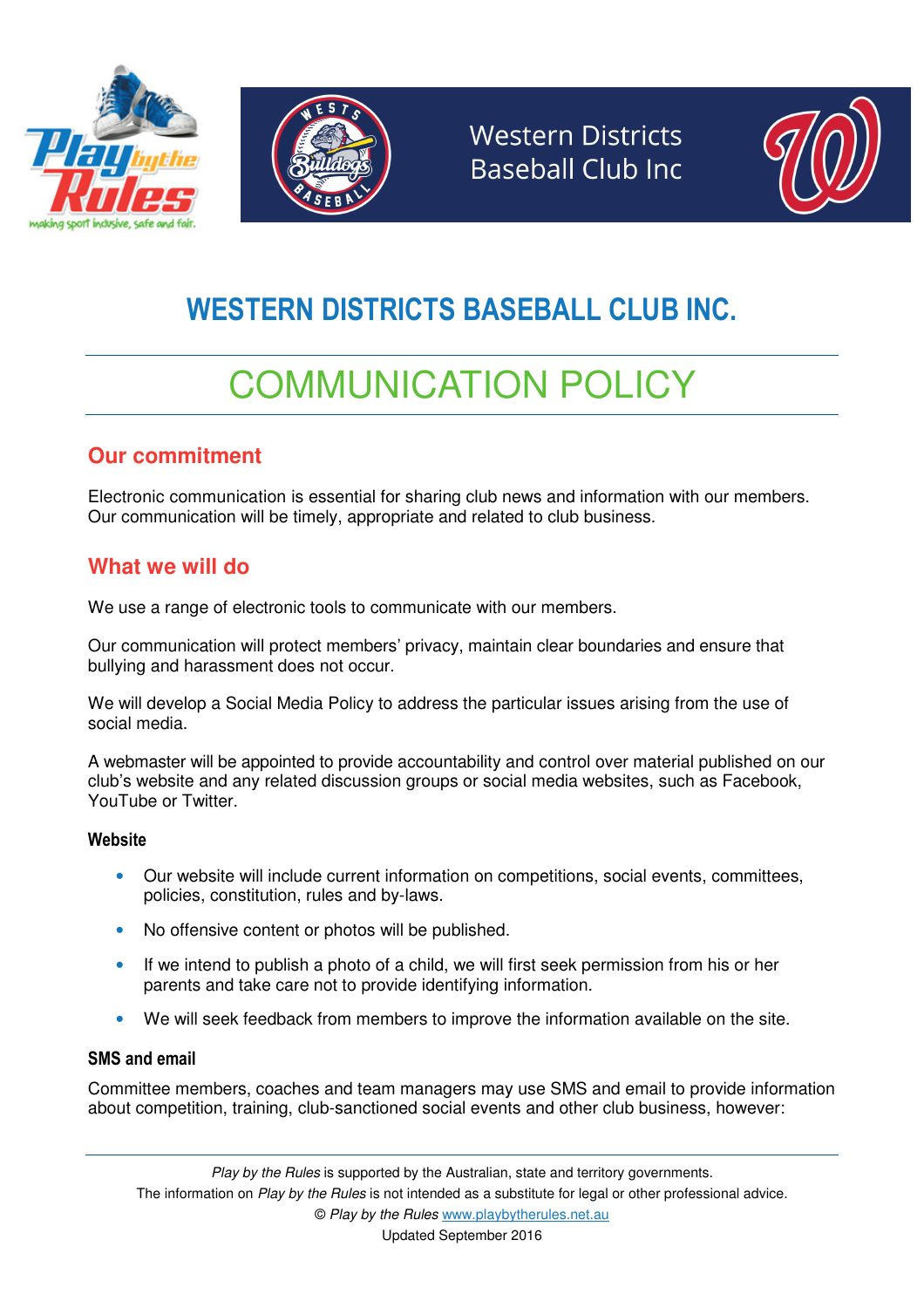





- SMS messages should be short and about club/team matters
- email communication will be used when more information is required
- communication involving children will be directed through their parents.

#### Social media websites

- We treat all social media postings, blogs, status updates and tweets as public 'comment'.
- Postings (written, photos or videos) will be family-friendly and feature positive club news and events.
- No personal information about our members will be disclosed.
- No statements will be made that are misleading, false or likely to injure a person's reputation.
- No statements will be made that might bring our club into disrepute.
- Abusive, discriminatory, intimidating or offensive statements will not be tolerated. Offending posts will be removed and those responsible will be blocked from the site.

## **What we ask you to do**

We expect our members to conduct themselves appropriately when using electronic communication to share information with other members or posting material on public websites connected to the club.

Electronic communication:

- should be restricted to club matters
- must not offend, intimidate, humiliate or bully another person
- must not be misleading, false or injure the reputation of another person
- should respect and maintain the privacy of members
- must not bring the club into disrepute.

Coaches and others who work with children and young people must direct electronic communication through the child's parents.